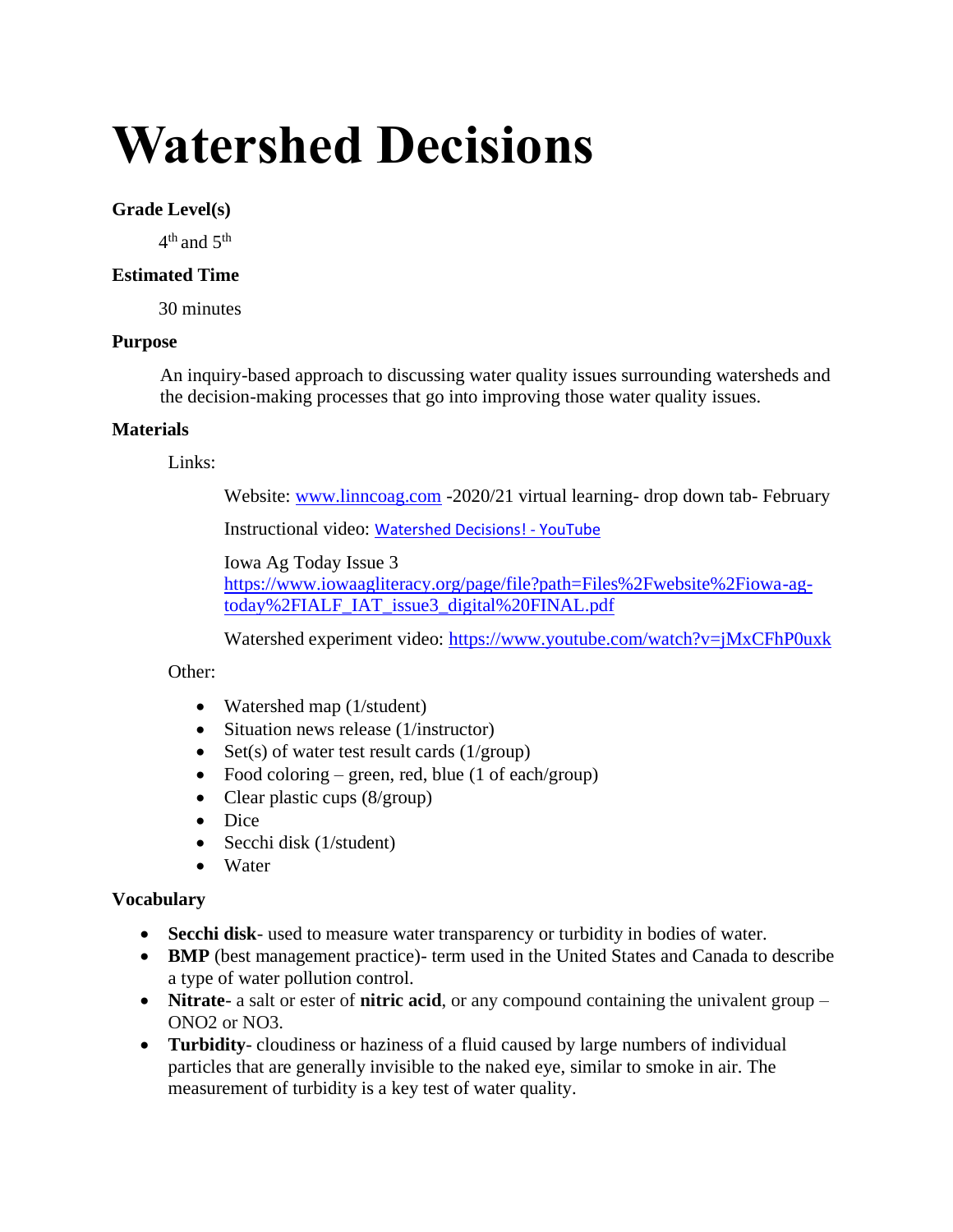• **PPM** (parts per million)- often used describing dilute solutions in chemistry, for instance, the relative abundance of dissolved minerals or pollutants in water.

## **Interest Approach – Engagement**:

OPTIONAL: Watershed quick demonstration: If possible, play the game on a slope. Also, playing the game outside is more fun and realistic. Lay out the cards in order with the first card being at the top of the slope and the last card at the bottom of the stairs or slope. Set the water purification plant off to the side of the watershed cards. Pass out the dice instructions and a dice to each student. Students roll the die, based on the dice key, they physically move to the place the reader tells them to go. When they get to the lake and they get to go to the next step in the watershed, they can choose either the river or groundwater. The goal is to get to the ocean. Once they get to the ocean, the game is over. They go back to the beginning and try to make it to the ocean again. The students continue to play until the teacher decides to stop-usually 10 minutes is enough. Then gather the students together and have a conversation about what they learned from this experience.

#### **Background - Agricultural Connections**

We all live in a watershed – the area that drains to a common waterway, such as a stream, lake, estuary, wetland, aquifer, or even the ocean – and our individual actions can directly affect it. Working together using a watershed approach will help protect our nation's water resources.

#### **Procedures**

- 1. Watch instructional video and read about resources (cover) and watersheds (inside cover) in the Iowa Ag Mag. Break the class into two or more small groups (about 4 people per group) and add ¼ cup of water to all 8 cups.
- 2. Present each group with a watershed map and allow them to become familiar with it. Read the news release out loud. Discuss initial reactions: What might be the potential causes for the creek impairment?
- 3. Present each group with a sealed envelope of the water test results.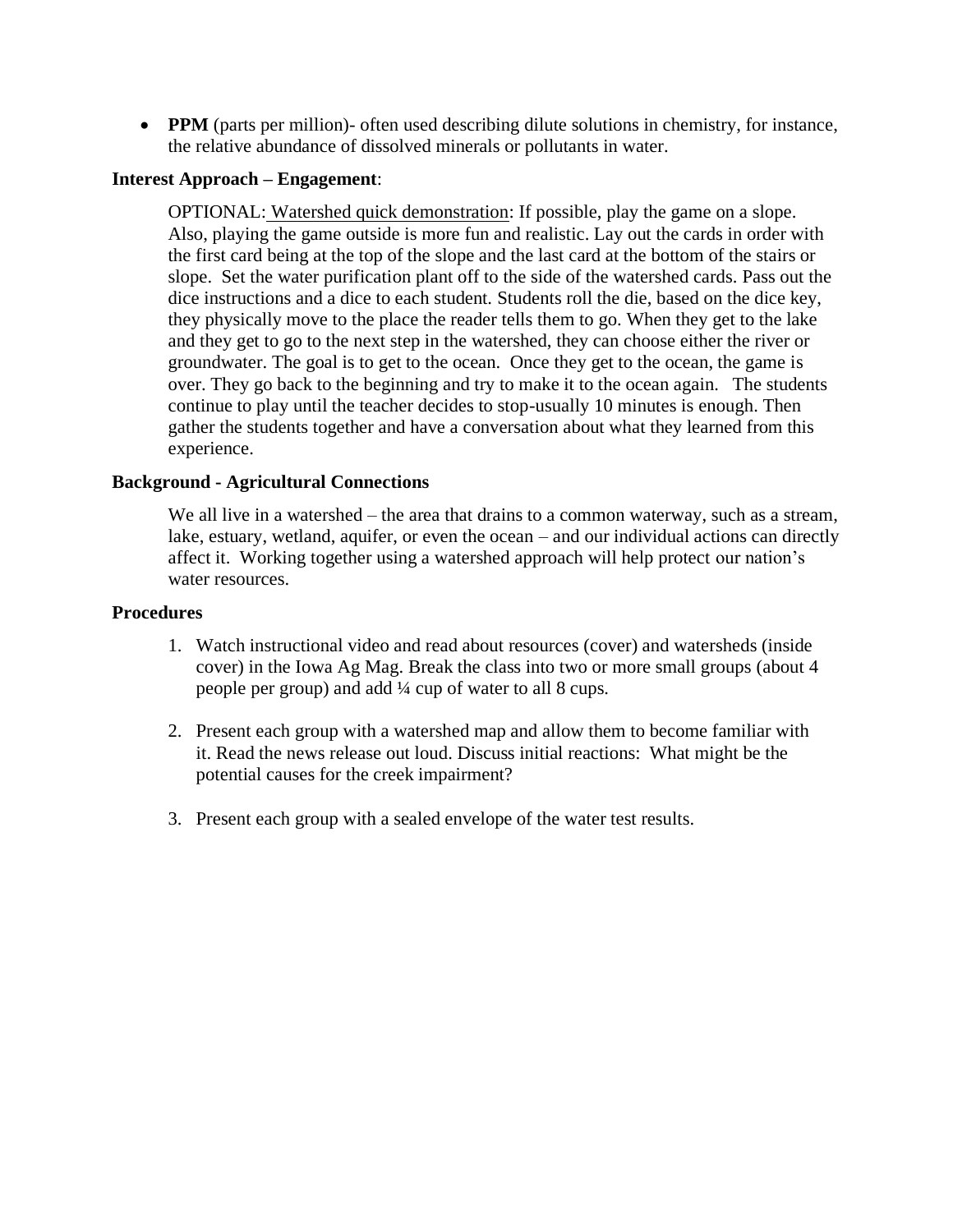4. Students read the results. Place a clear plastic cup on each letter of the map filled

with equal amounts of water. Based on the instructions of each card, place the appropriate number of food coloring drops into each cup to represent nitrates, sediment or hazardous substances. Use the secchi disks on the cards to examine water quality.

5. Watch the watershed experiment video (link above). Conclude with a class discussion.

8. Pass out Iowa Ag Todays, turn to the middle of the magazine. What are some additional conservation practices farmers might consider using on their farm?



## **Organization Affiliation**

Lesson is adapted from Iowa Agriculture Literacy Foundation "Agriculture Decisions" Lesson plan.<https://www.iowaagliteracy.org/lesson-plans/iowa-lesson-plans>

#### **Agriculture Literacy Outcomes**

#### **Theme 1: Agriculture and the Environment**

- Discover how natural resources are used and conserved in agriculture (e.g., soil conservation, water conservation)
- Describe benefits and challenges of using conservation practices for natural resources (e.g., soil, water, and forests), in agricultural systems which impact water, air, and soil quality
- Discuss (from multiple perspectives) land and water use by various groups (i.e., ranchers, farmers, hunters, miners, recreational users, government, etc.), and how each use carries a specific set of benefits and consequences that affect people and the environment
- Describe resource and conservation management practices used in agricultural systems (e.g., riparian management, rotational grazing, no till farming, crop and variety selection, wildlife management, timber harvesting techniques)
- Describe how wildlife habitats are created and maintained by farmers/ranchers and why these habitats are important (e.g., promoting pollinator habitat, insect refuges, creating buffer zones for nutrient management, etc.)
- Identify non-native or invasive species in your state that impact the sustainability and/or economic value of natural or agricultural ecosystems